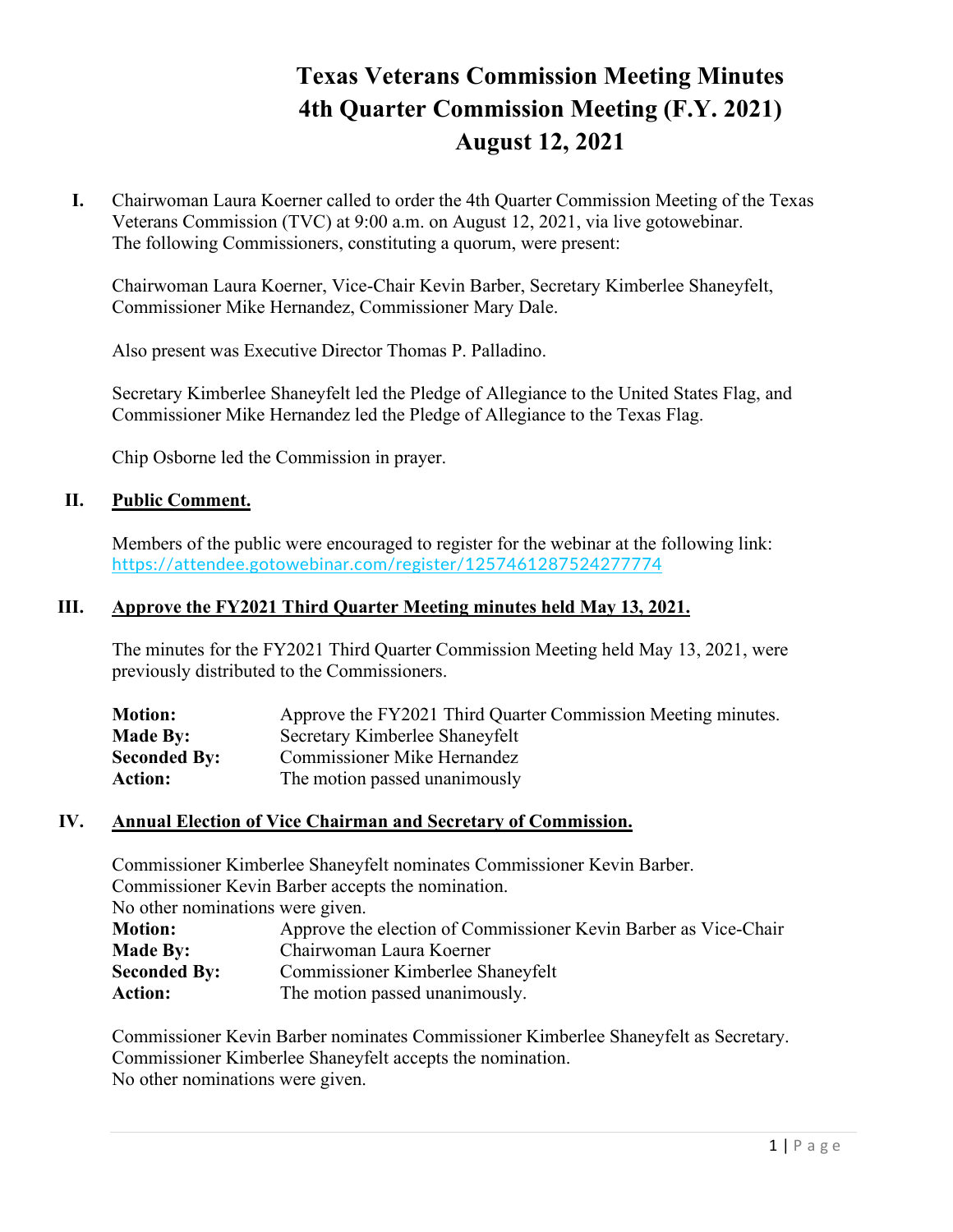| <b>Motion:</b>      | Approve the election of Commissioner Kimberlee Shaneyfelt as Secretary |
|---------------------|------------------------------------------------------------------------|
| <b>Made By:</b>     | Vice-Chair Kevin Barber                                                |
| <b>Seconded By:</b> | <b>Commissioner Mary Dale</b>                                          |
| <b>Action:</b>      | The motion passed unanimously.                                         |

## **V. Report, presentation, and/or action regarding Agency Programs and Division.**

The Commissioners reviewed the Quarterly Program Reports that were previously provided before the Commission meeting.

**A. Charles Catoe, Division Director of Program Operations**, briefed the Commissioners: First, I wanted to update you on a pilot project called the ETS sponsorship that we're working on with the Department of Veteran Affairs. The idea is that we will provide sponsorship from local communities to those transitioning service members who are getting out. If anyone is interested in helping veterans, you qualify as a sponsor, and the V.A. will train you in getting qualified as a trained sponsor. This is a pilot project going on right now in Arizona, California, Florida, Massachusetts, New Jersey, New York, Texas, Washington, and Wisconsin. It's also only with currently army transitioning service members from several posts. It is starting small, this is a huge endeavor, and it could get very big if the evaluation goes well. We have Community Integration Coordinators (CIC's) responsible for recruiting, training, and managing the ETS sponsors for transitioning service members. In Texas, the two that have signed MOUs with ETS sponsorship, and the V.A. are Combined Arms Houston and then Bexar County and will cover more than just Bexar County. TVC is part of this is and has partnered with them and signed an MOU to access their database. We have been working with communications and outreach, and they are developing an e-Welcome package on our website. This is still an evaluation project with the V.A., and if everything works out, it will expand to all services and expand to all states. I had a meeting with the V.A. Representative, Dr. Joe Jaroski, yesterday, and he informed us that this program had made it on the V.A. Secretary Strategic plan.

**TVC Reconstitution:** I just wanted to update you on where we are with the agency reconstitution. As you can see in your charts, as of yesterday morning, we had two staff sick with COVID; I'm sorry to report when I looked at it this morning, that number has already jumped to four. This is updated in real-time by everybody out in the field. The staff showing under other status are folks on vacation, those who may be sick but not COVID-related, or on emergency leave. So, you see, we got 44 of those. Staff working from home includes those working from home due to COVID or those on a regular telecommuting plan, and it is their normal day work from home. We've got 80 or, as of yesterday morning, had 88 folks in the office. We'll transition to the chart on the right; where left is people, the right is actually locations. It's somewhere around 90 people working in offices every day. Currently, we have 151 locations that we are monitoring and stepping through our reconstitution plan.

As you can see, only 12 of them are not reconstituted, and most of these that are not reconstituted are either due to the snowstorm and for damage, and they're still trying to get them reopened, or they are in transition. Most of our offices are in phase three, which means up to 75% of our staff can occupy that space at any time. Phase one is 25% phase two is 50%. The dynamic nature of this H.Q. was actually at phase III, but due to the COVID rise, H.Q. has now moved back to phase II.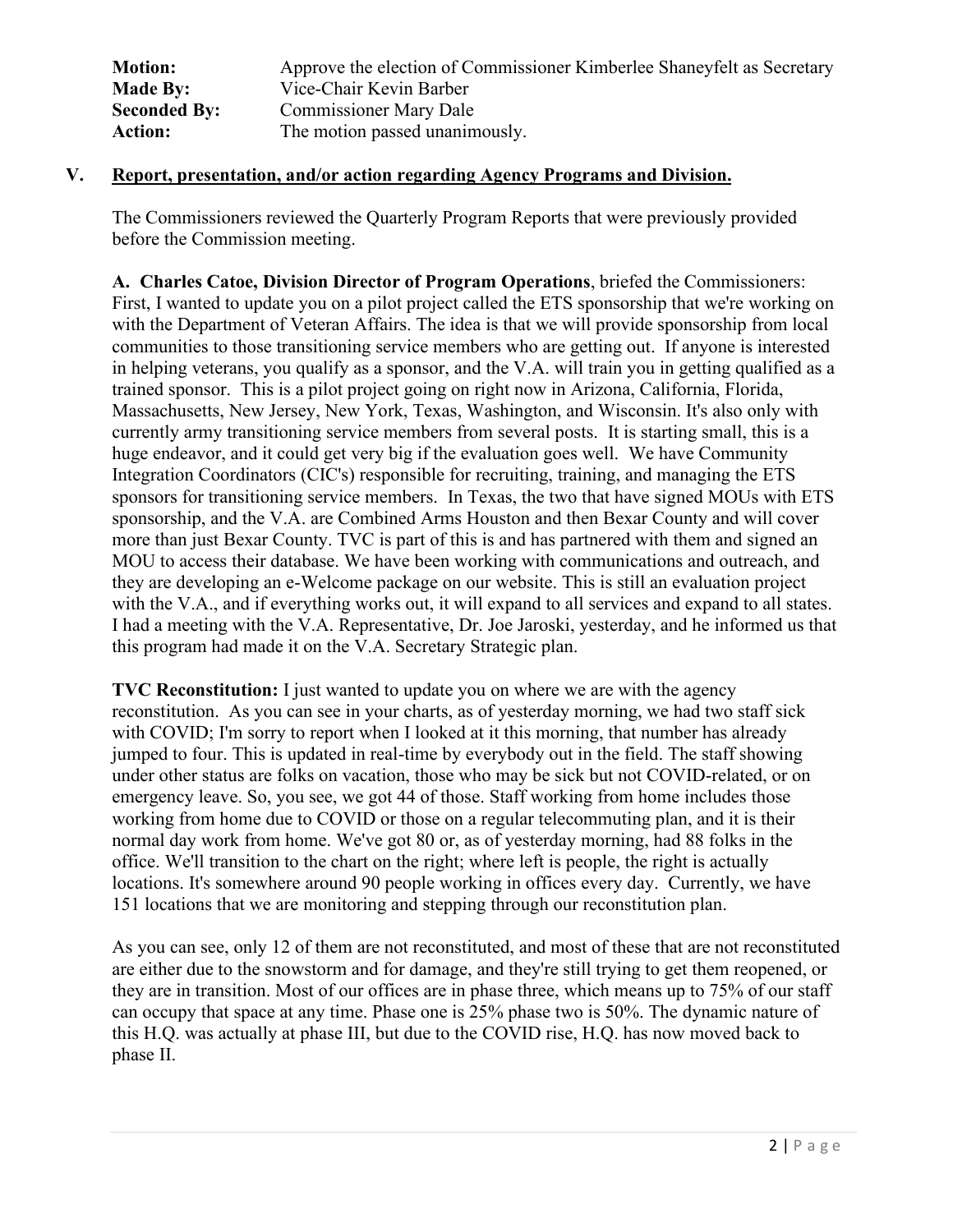**VCSO AT:** The Veteran County Service Officers Association of Texas is holding a training conference at the end of August in South Padre Island. Right now, it is planned to be in person. The chair, the executive director, and a small training team from TVC will be participating, and our training team will be giving them their required 12 hours of training to get certified or accredited. We also have a team from our FVA. They are going down to provide grants instruction to the County Veterans Service Officers Association participants. We are monitoring whether it will be virtual or hybrid.

**Education:** Veterans Exceptional Education, Recognition Award, or you'll hear it called VEERA looks like it will be held on September 23rd or 24th. It'll be virtual, and it'll be for all the recipients who got the award. This is a separate agenda item, and Sue Jevning, our director of Veterans Education, will give you more details.

**Employment:** The Red, White, and You statewide hiring event usually happens around veteran's day, and this year is no different. The event will be held on November 4th across the state because it works with TVC and 28 workforce boards, it is all different, and I suspect there will be in-person and hybrid online elements.

**Virtual VEAC:** Finally, another project that we are partnering with the V.A. is the Veterans Experience Action Center (VEAC). It's planned for the 16th and 19th of November, 2021. It is a virtual event. They call it the virtual VEAC. This is the V.A. slide to describe it. Before the event kicks off, we do a lot of training with the V.A. and our Claims Benefits Advisors (CBA's) register veterans. The blue "VSO" is our CBA's and a couple select VCSO's, and there will be 20-30 of them for six hours over three days. It's a three-day event with set appointments to get as many veterans as we possibly can. Anything that needs to go to the V.A., the V.A. is now available right away, standing by to help them so that it will be a warm hand-off. They've done this in about 9 or 10 states previously, and the feedback has just been incredible. It's a way to get directly into the V.A. Get your issue resolved, discussed, and get the train moving. They can't do all of Texas at one time, so that this November event will be for San Antonio and kind of the southwest portion of Texas. They design the event to capture about 300,000 veterans. In the future, they have committed to doing a virtual VEAC for the Houston area and a virtual VEAC for the DFW area and the Austin area. We've asked them to take a look at El Paso too. This will be in the 22-23 timeframe.

**HCAD Exceptional Item:** The legislature was great to us during the exceptional item for expanding our HCAD. I'm going to call up Gary Lee to discuss how HCAD is doing on the expansion. For the record, I am the HCAD Director, and my name is Gary Lee. I would like to take a moment to thank Chair Koerner and all of the other commissioners, as well as Mr. Palladino, for their contributions in facilitating the passing and approval of this legislative exceptional item. It is going to assist us in assisting a great deal of more veterans throughout the great state.

As you can see before you, that is the current schedule of expansion. We have the September schedule of Lake Jackson, Kerrville, Lubbock, and Charles Wilson in Lufkin. The October schedule of Wilson, Young and Ector County, Abilene, Doris Miller in Waco, and Laredo. In November, we have Grandbury, Beaumont, San Angelo, and Victoria. We've been very progressive. The department established and added a Staff Services Officer, and we have established and recently selected four district supervisors. We eventually will have 24 regions throughout the state; we've divided that into four districts to decentralize the H.Q. element of HCAD. The expansion is creating restructuring and creating career opportunities, enhancing our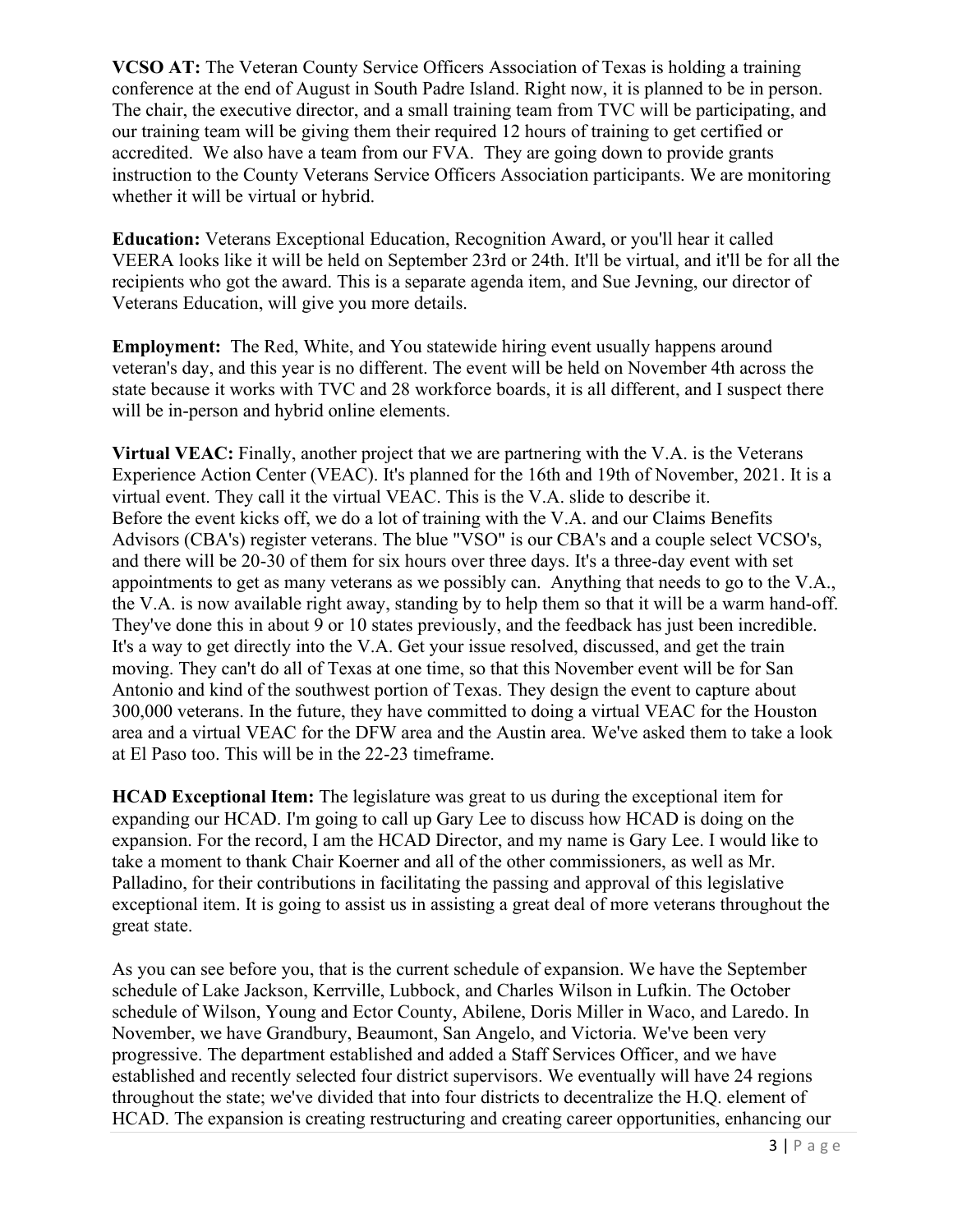career ladder, and making more advocates themselves. Patient care being a top priority for the Veteran Health Administration, we communicated many months before this in anticipation of the legislative approval. We spoke with the hospital directors and asked them if the exceptional item gets passed could they provide us with the office space and basic computer connectivity? Everybody was saying yes. Still, of course, the quarantine has dictated they add more health care personnel in those months since, so a few of the promised office spaces were repurposed. We went to our backup and engaged our county offices, some individuals will be placed into county offices, but we will continue to plan for our expansion. The last thing I want to mention if there is an issue with the opening of the first of the expansion months, we will rotate to the  $15<sup>th</sup>$ , but it will not impede our progress.

*Mr. Palladino wanted to give a shout-out to Gary when the legislature passed this; it was an exceptional item to double the number of healthcare advocates that TVC has to serve our veterans because the need is so great, and the commissioners and legislatures supported that. So Gary has been out there, I asked Gary to contact all of the V.A. and county leadership to place them, and he did. Mr. Palladino complemented Gary in being proactive to make sure we have space, and it's all free space; we don't pay rent on any of this space, and the vast majority of this space is in V.A. healthcare facilities, and a few are in county facilities so that they can be in the proper place to provide that patient advocacy.* 

*Mr. Palladino asked: Are you successful now? Were you successful in finding locations for all 24?* 

*Response: We were able to get all but two. Grandbury was one, and San Angelo, we should know something within the next couple of days.* 

*Mr. Palladino asked: You also stated in your plan that by November, you should have them all in place, correct?* 

Response: Yes, sir, our target is November 1<sup>st</sup>, but if that doesn't happen, we will move it to the *15th.*

*Chairwoman Koerner: I have one question, and it is more to you, Tom, or Elaine. Do we plan to do a little media outreach to let the veterans know this new advocate is out there for them? i.e., Sending out a message to the paper to let them know?*

*Mr. Palladino stated: Yes, we are working on that, but we don't want to do that prematurely, so as soon as they're in place, we will use every avenue we have to get out the information. Elaine stated: Yes, Shawn will be speaking about our social media paid ads. We did do a new contract for the same vendor, but we plan to use some of those funds to notify those specific areas about the new HCAD employees.*

**B. Chip Osborne, Division Director of Resource Management**, briefed the Commissioners: For the record, we have 13 more working days in this current fiscal year, so therefore a lot of our reports will not be briefed until the November Commission meeting. So my portion is very short. However, I would like to introduce Elisabeth Webster from our FVA Communication and Outreach; she will give you all an update on our big Check presentations.

**Elisabeth Webster, FVA Communications Coordinator:** Good morning, Chairwoman Kerner, Commissioners, and Mr. Paladino. We have charted out a course for the Commissioners to our Tour of Texas in 2021. You will see the map indicating the original locations where we plan to hold these events on the left.

**South Texas Region:** Our first tour is Brownsville, where we had previously planned to do an in-person event in addition to a virtual event for the South Texas region. We have invited 13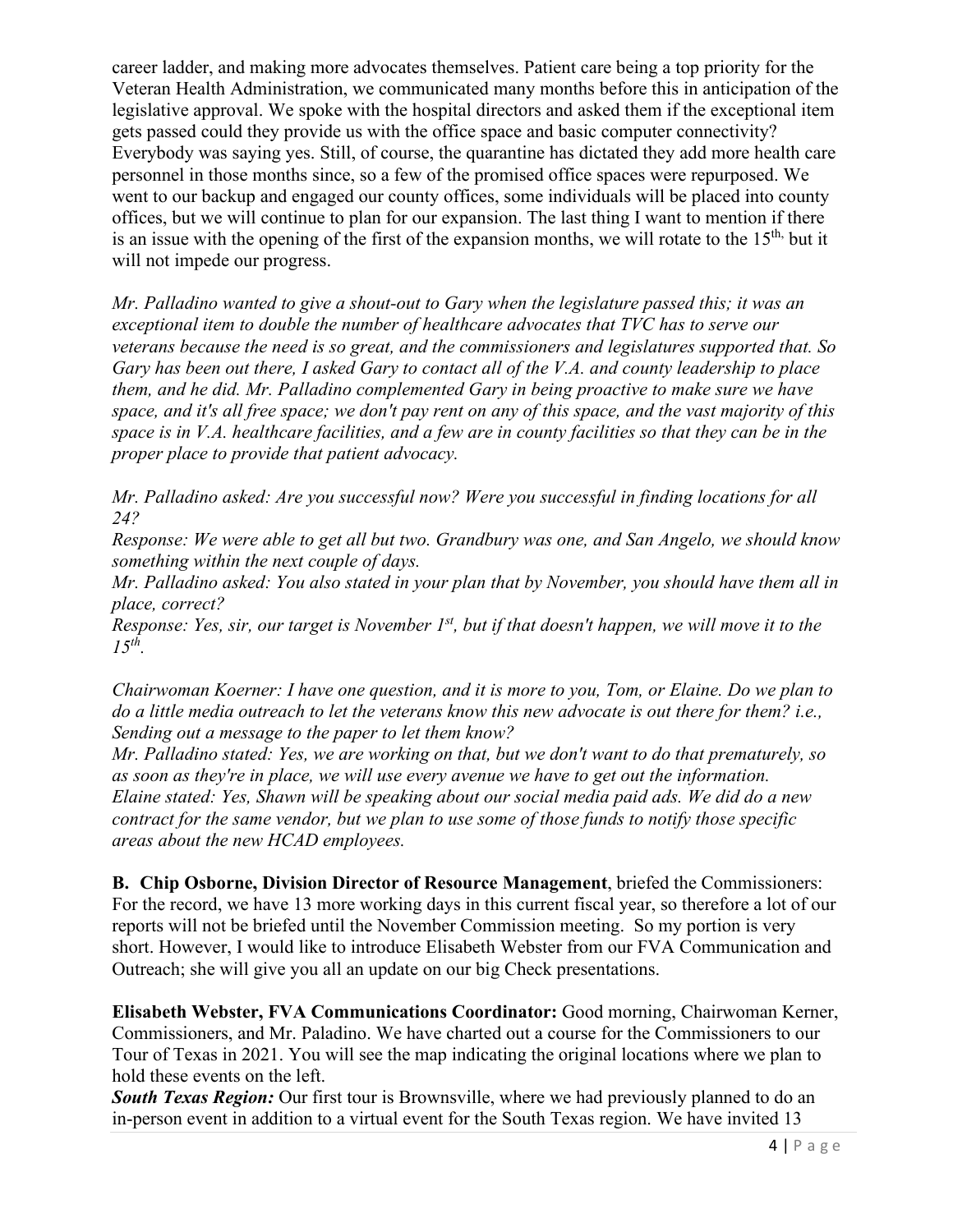organizations to accept checks for 15 grants. Chairwoman Korner and Executive Director Palladino will be presenting.

*Alamo Region:* The second tour stop is also with Chairwoman Koerner that's going to be on Friday, August 27th at 11:00 a.m. We will have a virtual event for the Alamo Region with 12 organizations invited to accept checks for 14 grants.

## *Mr. Palladino asked Elisabeth to explain the coordination with the regions.*

Yesterday I spoke with our hosts for each of these different tour stops. The Cameron County Veterans County Service officer was generous enough to help us arrange this event in person, but they also did

agree that due to health and safety conditions on the ground that a virtual event might be better at this time, the same thing holds true for the Alamo region of the scheduled. I touched base with the Bexar County Misdemeanor Veterans Treatment Court, and they were going to be our host, and due to health and safety conditions on the ground, it looks like this will be a virtual event.

*West Texas Region:* Our third tour stop, Commissioner Hernandez, will present checks virtually to grantees on Wednesday, September 1st, 10:00 a.m. I touched base with our host, the El Paso Veterans County Service Officer, and the Veterans Treatment Court. They agree that health and safety conditions currently on the ground would make this advisable. We're looking at five organizations accepting checks to represent six grants.

*Panhandle Region:* Our fourth tour stop Lubbock, is scheduled for Thursday, September 2nd at 10:00 a.m. This is going to be another online event for Commissioner Hernandez. We have already invited seven organizations to accept checks for nine grants. The previous host was going to be the Tech University Museum, and they agreed that a virtual event is advisable due to the health and safety conditions on the ground.

*North Texas Region:* Our fifth event is going to be the North Texas region tour stop. This is going to be Commissioner Shaneyfelt presenting checks for 27 organizations, 32 grants. This is going to be another online event due to the health and safety conditions on the ground. I did touch base with them yesterday, and they agreed that this is probably the best way to move forward to keep everyone safe due to the local circumstances. That has been scheduled for September 7th at 1:00 p.m., again will be an online event. We'll be streaming this on our social media platforms.

*East Texas Region:* Moving on to our sixth tour stop, this will be our first in-person tour stop. It looks like in Tyler, Habitat for Humanity of Smith County is still looking forward to hosting us. This will be the tour stop presenting checks for the East Texas Region; seven organizations are invited to accept checks for eight grantees. We are still looking at having an in-person check presentation in Tyler. I will, of course, update if we, any new information on the ground but fingers crossed, it does look like we will be able to have an in-person event for Tyler.

*Gulf Coast Region:* Our seventh tour stop is scheduled for Friday, September 10th at 1:00 p.m. with Commissioner Barber. I did touch base with Combined Arms, and due to the local situation on the ground with health and safety conditions, it does look like a virtual check presentation is advisable right now. Commissioner Barber will be presenting checks for 23 organizations representing 26 grants on a virtual event that will be streamed, of course, online on our social media platforms.

*Central Texas Region:* The last tour stop on the tour of Texas is in the Gulf Coast Region; we have still planned to hold an in-person event in San Marcos at the Hays County Government Center on Wednesday, September 5th, 15th at 1:00 p.m. and will be presenting checks for 32 organizations, representing 35 grants.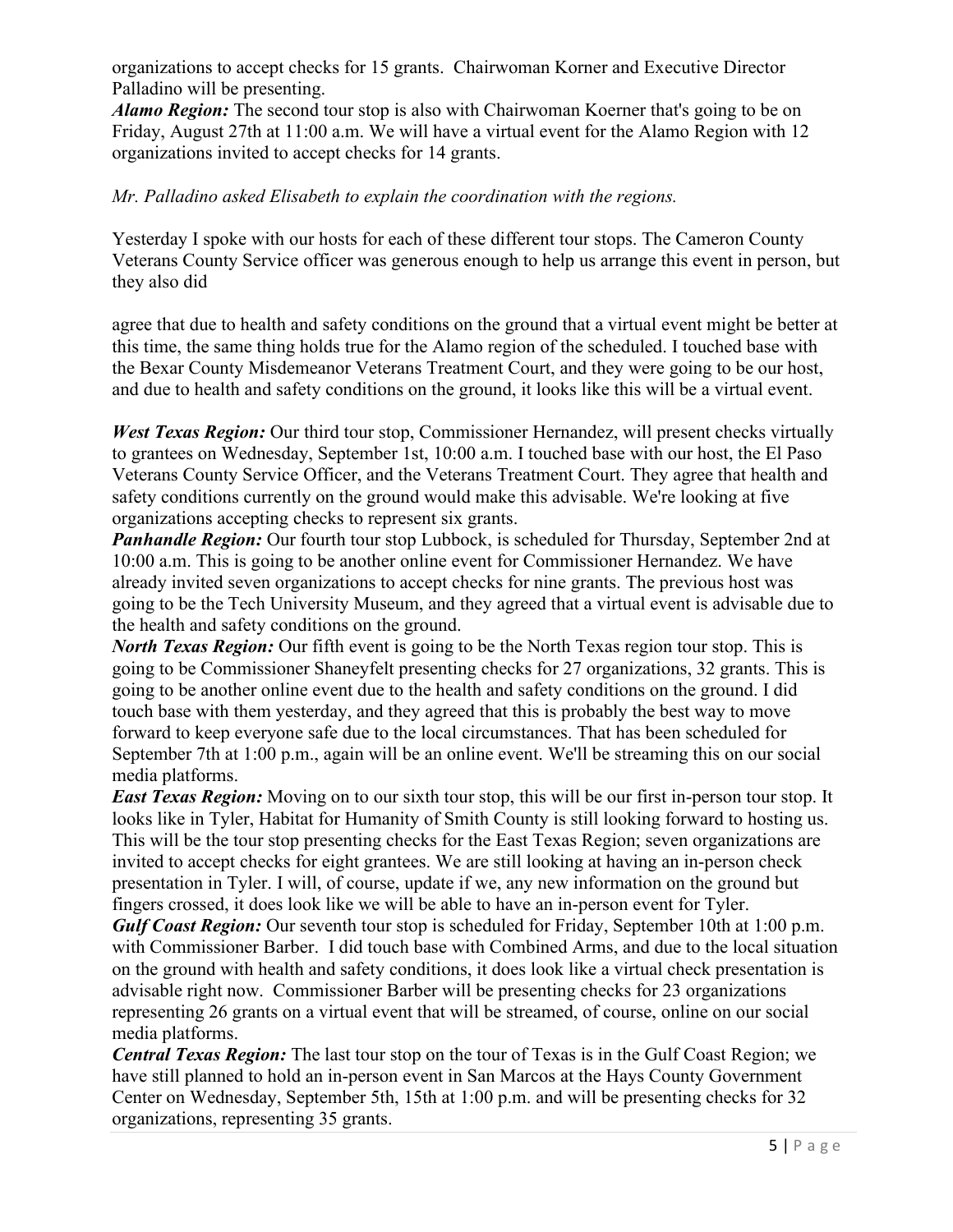**C. Shawn Deabay, Deputy Executive Director**, briefed the Commission on the following: Good morning Chairwoman, Commissioners, Mr. Palladino, and guests for the record; my name is Sean Deabay, the Deputy Executive Director for the Texas Veterans Commission. I will make sure I am super brief with this and update you on things going on with my team.

*Women Veterans Program:* The Women Veterans day was June 12th. They hosted a 2021 Women veteran's day networking mixer leading into Women veteran's day. The event included five breakout rooms facilitated by 12 community partners, with the event having 128 attendees. I want to thank Dr. Krystle Matthews and her team for doing an excellent job putting that together. I was able to attend, and they did a phenomenal job.

*I.T. Section:* We're working from home, which has increased the workload on our I.T. section, a three-person team. We are adding a fourth person to the team, a systems analyst who will start next week. They'll be able to handle a lot of the day-to-day issues that happen with our I.T. items.

*Communications:* Our website was created in 2014, making it nearly eight years old. From my understanding, a year or two and the website is obsolete, right? We are close to identifying a website developer to develop a new WordPress site, so we've narrowed it down to two companies. Our target is May 22nd for a launch, but I will definitely keep you posted as we get closer.

*Government Relations:* And lastly, our government relations team is taking a significant loss. Greg Talamantes is leaving us at the end of the month. We're sad to see him go for sure he's moving on to start the next chapter of his career. As you know, Greg and Arnold Alaniz did a tremendous job in these last two legislative sessions were very, very successful, and that is due to a large part of their hard work. The good news is that James Crabtree will be serving as the new Director for Government Relations as of August 2nd.

## *Introduction of new Government Relation Director:*

My name is James Crabtree, and I am honored to be taking over for Greg as the new government relations director for the Texas Veterans Commission. I will give you a quick background about myself. I've been the Veteran Affairs and Border Security Committee director, Texas Senate working for Senator Campbell for the last five years. So, because of that, I had a chance to work closely with Colonel Palladino and Greg Talamantez. Not just on legislation coming through our Committee, but also with Senator Campbell being on the Finance Committee working on the budget requests and exceptional items requests. Before working in the Senate, I worked for about 12 years at the Veterans Land Board. I'm a Lieutenant Colonel in the Marine core reserve and then on the personal side. My wife and I live near Liberty Hill, and we've got four kids, so I am glad to be here with the TVC.

## **VI. Quarterly Reports from Veterans County Service Officer Advisory Committee.**

**A. Earl Newsome, Chair of Veteran Services Committee**, provided a summary of the Advisory activities since their last report to the Commission. The Veteran Services Committee has been tasked with looking at what the commission could do for homeless veterans and improving services to veterans involved in the justice system and suicide prevention. The Veteran Services Advisory (VSA) Committee will have met twice, virtually, since the May Commission meeting. First, the Committee met on Tuesday, June 22, 2021, via GoToWebinar to discuss the recommendations made by the Homeless Sub-committee to improve outreach and information that is being provided to homeless veterans in Texas. At the time of this report, the Committee is scheduled to meet on Thursday, August 5, 2021, via GoToWebinar with TVC Executives to review and discuss the Homeless Recommendations report created by the VSA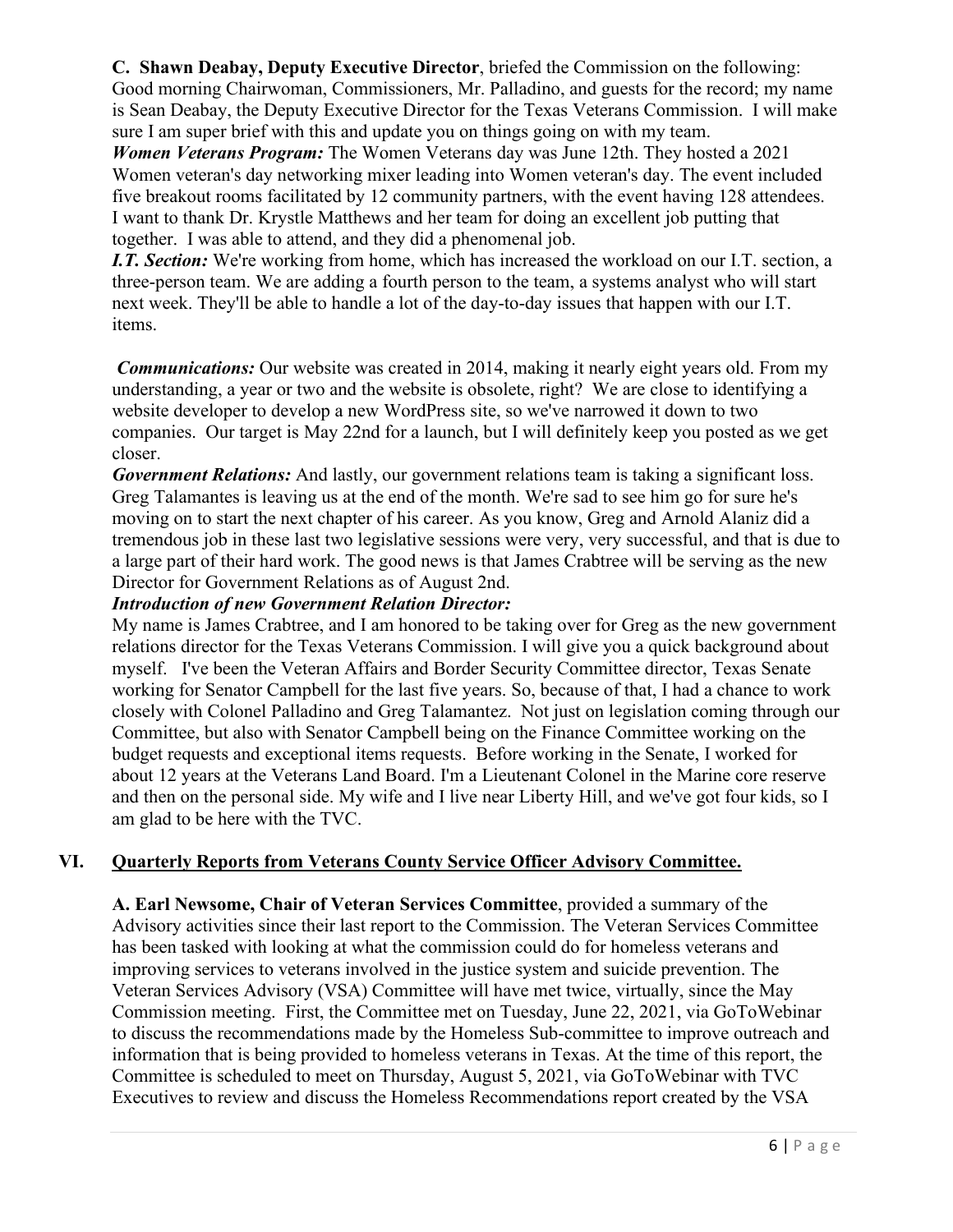Committee. The next Veteran Services Advisory Committee is scheduled for Tuesday, October 12, 2021, via GoToWebinar at 10:00 a.m.

*Commissioner Shaneyfelt thanked Earl Newsome for the information and said he has a heart for service and a mind for solutions. You have come up with some resource-free assistance to help homeless veterans.* 

*Chairwoman Koerner thanked Earl for his time and that the committee recommended some quick wins.*

**B. Spencer Kimball, Chairman of the VCSO Advisory Committee**, *was absent, and no report was provided.*

## **VII. Report, presentation, and/or action regarding Advisory Committee Membership.**

**Shawn Deabay, Deputy Executive Director**, presented the Commissioners with a report regarding the Advisory Committee Membership application process. What we are trying to accomplish with this agenda item is to establish a staggering of Advisory Committee members for all three committees. In your folder, item

1.a., the adopted rule from the last Commission meeting allows us to stagger terms. Item 1.b., which is the advisory committee procedures that show the process for adding a committee member. These are available in case you have any questions about them. On your documents, you have three tables, all three advisory committees. Our goal is not to lose more than three members in any given year to allow for continuity of the committees. We solicited volunteers who wanted to extend their term. If we received more volunteers than we needed, we made a random selection of those who volunteered. Based on this process, you can see the recommendations in each of the three tables to the right. That is our recommendation, so we have good continuity with these advisory committees. I would like to add that if any of these members leave before their ending date, the person we bring on will take that term.

| <b>Motion:</b>                                     | Approve the extension of the Committee Member terms as presented. |  |
|----------------------------------------------------|-------------------------------------------------------------------|--|
|                                                    | <b>Made By:</b> Commissioner Mary Dale                            |  |
| <b>Seconded By: Secretary Kimberlee Shaneyfelt</b> |                                                                   |  |
| <b>Action:</b>                                     | The motion passed unanimously                                     |  |

## **VIII. Report, presentation, and/or action regarding Internal Audit for Veterans Employment services.**

**Liz Meyers, McConnell, and Jones** provided reports to the Commissioners. Good morning Madam Chairman, Commissioners, and Mr. Palladino, for the record, my name is Liz Myers, and we serve as your internal auditors. Today I am presenting the Veterans Employment Service audit report and the FY20-21 Annual Internal Audit report. But before I start presenting the reports, we wish to thank you and all the agency staff for your support over the past four years. Your packet includes the Veteran Employment Services Audit report. We rated the controls as effective. The objective of this audit was to assess the program's ability to attain goals and objectives that had been established for each VES program, ensure compliance with governing laws, rules, and guidelines follow established procedures, and ensure reports submitted to the Department of Labor are accurate and timely. We did also identify activities that we would like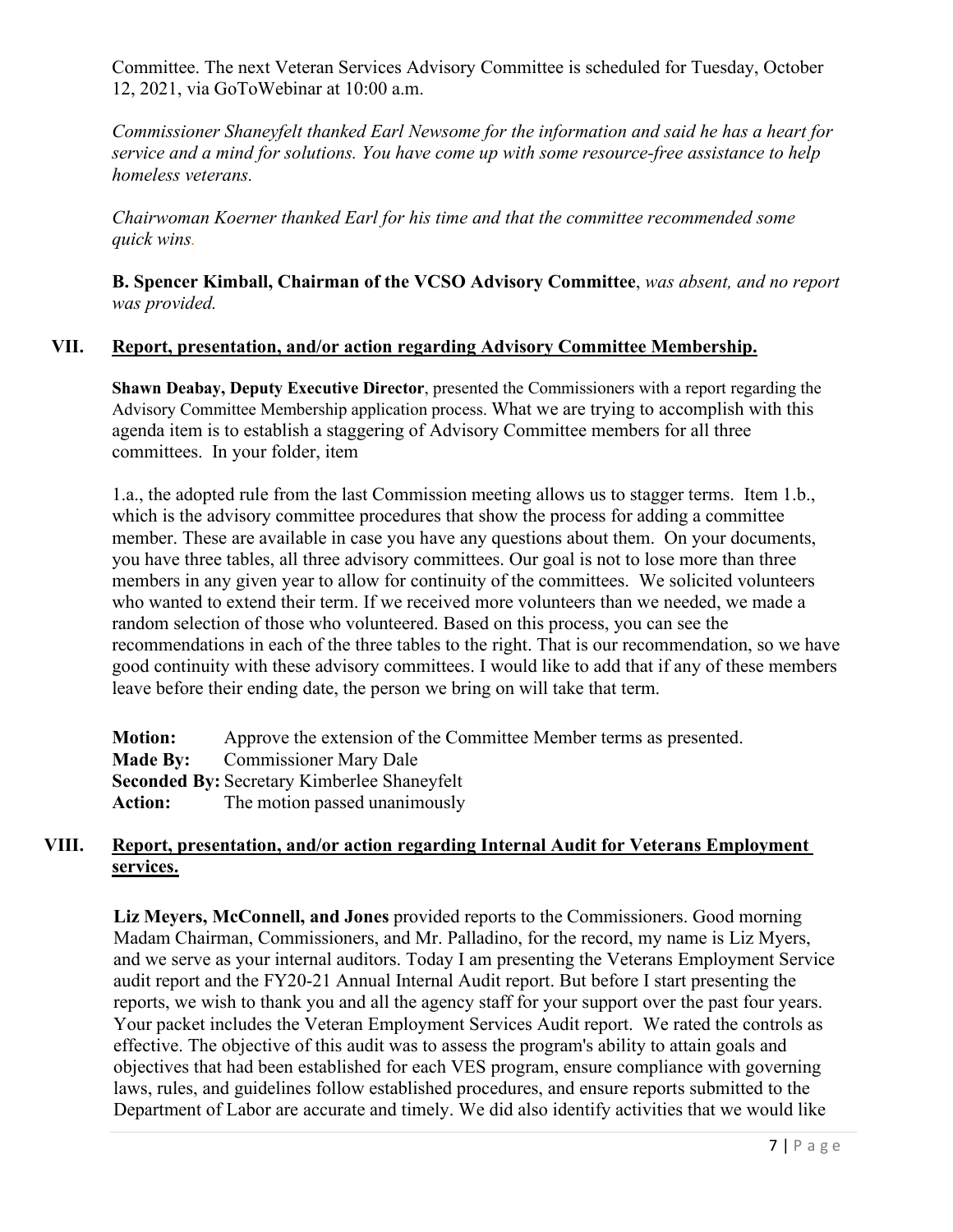to recognize the staff for their efforts; the agency and the VES team rose to many challenges they faced during the pandemic, including but not limited to finding loaner laptops for the VES team members to use until the nationwide supplier backlog for laptops, was resolved.

Additionally, updating the TVC website to provide a direct link for veterans to click to access VES services, requesting and receiving permission from the Department of Labor to service veterans without the ACJ staff triaging them in advance, receiving significantly increased requests by phone or online for assistance from pre-triage veterans and holding virtual job fairs for employers and job seekers. We commend the agency's and the VES team's efforts to find new and effective ways to continue providing the level of service Veterans have come to expect from them despite the challenges they face in this remote world. They achieved this while remaining in compliance with their grant operational and reporting requirements.

## **IX. Report, presentation, and/or action regarding Fiscal Year 2021 Annual Internal Audit Report and F.Y. 2022 Risk Assessment.**

## **Liz Meyers, McConnell, and Jones** provided reports to the Commissioners.

The FY2021 Annual Internal Audit report and the FY2022 Risk Assessment, are The report summarizes the FY2021 internal audit activities, and the report is required to be submitted to the governor's office, Legislative Budget Board, and the State Auditor's Office by November 1st. The annual Internal Audit report requires the FY22 annual audit plan to be included. Therefore, once your internal audit service provider finalizes the FY22 audit plan, a revised FY21 annual internal audit report will need to be resubmitted. Regarding the risk assessment, we completed the risk assessment based on the risk assessment results in audit history, and we suggest the following 2022 internal audit; first, human resources regarding return to the office and agencywide staffing strategy and then data security for both electronic and paper data. This information is included in the FY21 Annual Internal Audit report and can be found on page seven of your report. Our risk assessment was based on an electronic survey and review of the agency's annual audit history.

*Mr. Palladino thanked Liz and her team for conducting these audits and working with them for four years. It's been a pleasure working with you all, and I appreciate your hard work in helping us improve our operations.*

## **X. Report, presentation, and/or action regarding Internal Audit Contract Services for F.Y. 2022.**

**Shawn Deabay, Deputy Executive Director**, presented the Commissioners with a report regarding the Internal Audit Contract Services for FY2022. As you know, McConnell and Jones have done an excellent job at being our internal auditor over the past four years, which is the maximum number of years before having to put out a request for proposal or RFP. We initially agreed to contract with them for a one-year contract with three one-year options, and we took advantage of every option because they were doing such a great job. We put out the RFP beginning of this calendar year, and we received bids and then completed the scoring. I'm going to spend my time on the master score sheet, which is number one. But for your information, number 2 is a blank evaluation form used to score the bids. There were five criteria to let you know there was project approach, ability to perform, qualifications and experience, overall cost, and project understanding. Those were the criteria we used when we scored. They were independently scored by Charlie Catoe, Division Director for Program Operations, Tina Marberry, Human Resources Director, and myself. In other words, we scored them without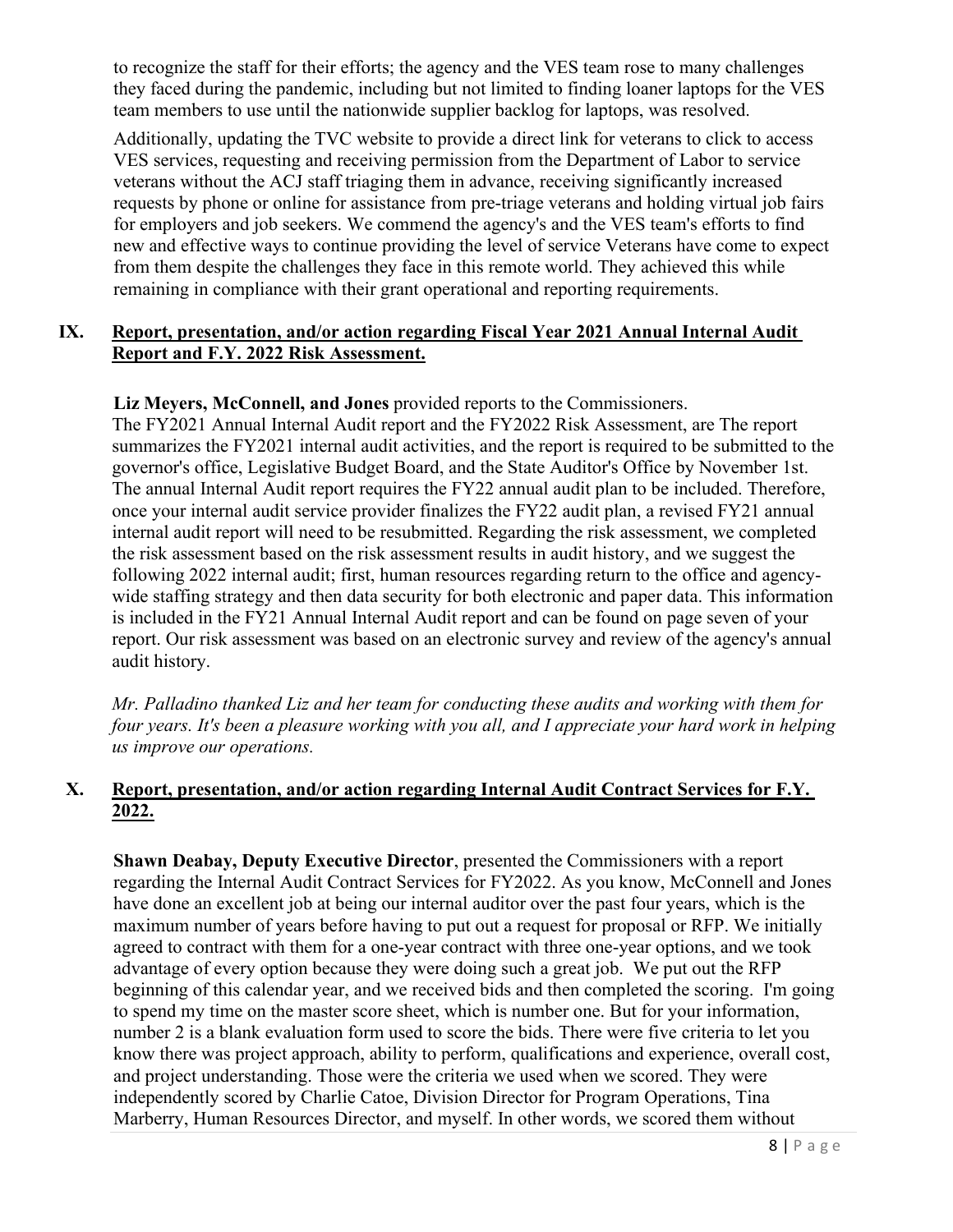knowledge of the other person's scores and then came together at the end. Once the contract manager did his piece and what you have is on line 15, those scores were averaged, and the contract manager then on line 16 added the price points based on costs associated with the bid and then lastly, the ranking of all the vendors. We are recommending awarding the contract to Weaver Tidwell since they were ranked number one in this process.

**Motion:** Approve the internal audit contract services for FY22. **Made By:** Commissioner Mike Hernandez **Seconded By:** Commissioner Mary Dale **Action:** The motion passed unanimously

## **XI. Report, presentation, and/or action regarding the Fiscal Year 2021 Third Quarter Operating Budget.**

**Michelle Nall, Chief Financial Officer**, provided a detailed agency summary regarding the Fiscal Year 2021, 3rd Quarter Operating Statement, and a summary of the programs' financial activities since its last report to the Commission.

# **XII. Report, presentation and/or action on Fiscal Year 2022 Operating budget,**

**Michelle Nall, Chief Financial Officer**, provided an in-depth agency summary regarding the Fiscal Year 2022 Operating Budget. This is a report that will outline the detail of what was appropriated to us this past legislature. If you focus on the number highlighted at the bottom, the top part is the operating expenditures estimated by strategy on how they will spend those appropriated dollars. The bottom part is our method of finance, our MOF, and there are different types of methods of financial resources.

I am not going to go into detail about the expenditures; I'm going to talk more about the method of finance.

| <b>Motion:</b> | Approve the Fiscal Year 2022 Operating Budget. |
|----------------|------------------------------------------------|
|                | <b>Made By:</b> Commissioner Mary Dale         |
|                | <b>Seconded By: Commissioner Mike Hernadez</b> |
| <b>Action:</b> | The motion passed unanimously                  |

# **XIII. Report, presentation, and/or action regarding the Intent to File Administrative Rules.**

So this agenda item is to seek your approval to move forward with the rulemaking process. In your folder, you have one attachment that lays out three bills. Although not all bills require rules, TVC leadership met to discuss which bills needed rules in place to better inform the public of our role.

*SB-886:* Citizenship assistance for veterans, the bill requires a TVC to educate and direct veterans to become U.S. citizens and facilitate the naturalization process on the veteran's request.

*SB 938:* This bill re-implements the franchise tax exemption for veteran-owned businesses. Our role is to verify veteran-owned businesses.

*H.B. 33:* This is an energy industry program for veterans' professional development. This requires TVC to develop and administer a program to help veterans seeking certification or training to prepare for employment in the energy industry. There's also a coordinating outreach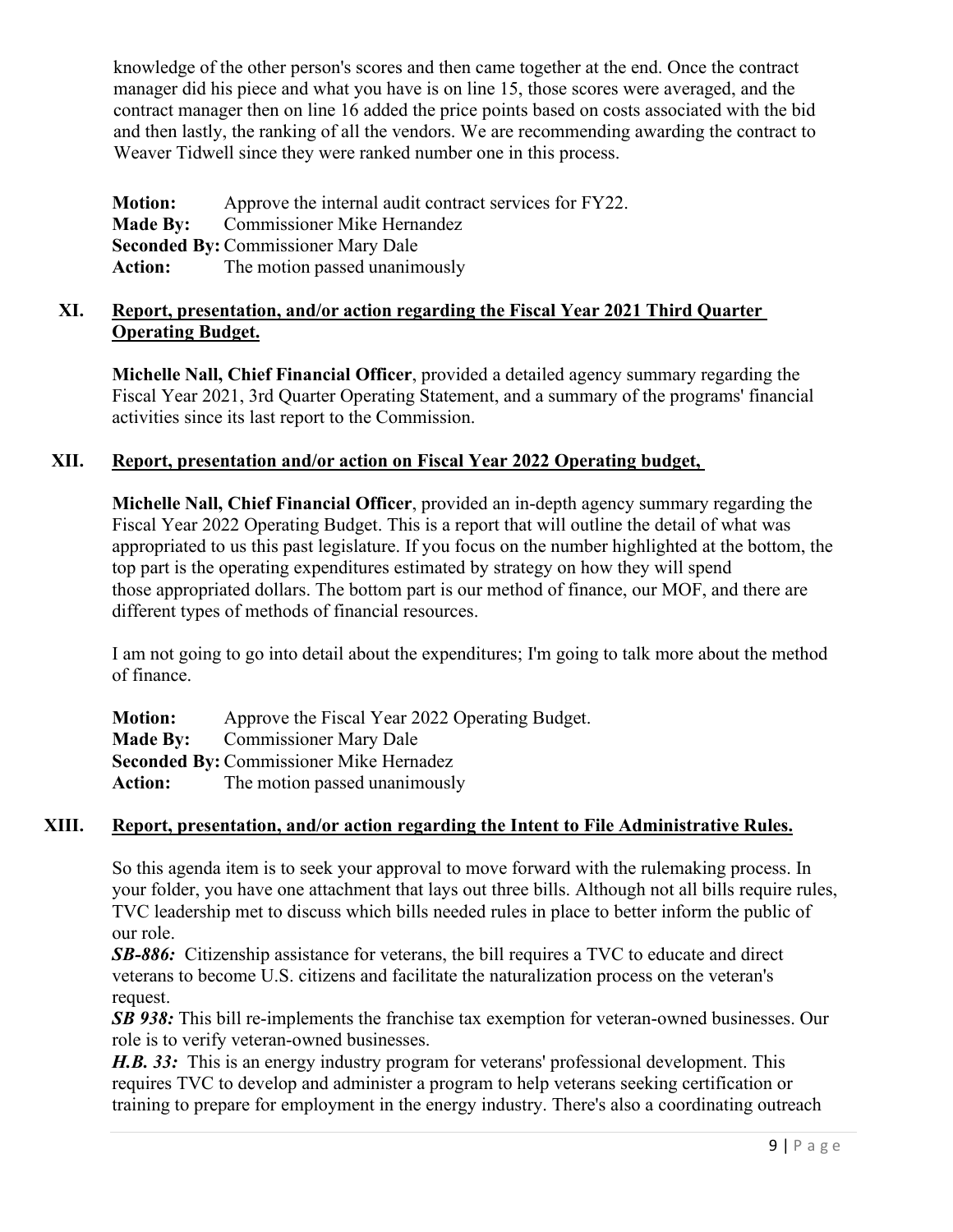campaign to foster participation. This bill does require a rule, as it states the Commission shall adopt rules. So we are recommending that we move forward with the rulemaking process for these three bills. If approved, we will have the rule language for your review at the next Commission meeting. Then the rule would be placed on the register for public comment, and then during the second quarterly meeting, we'll come back to finalize the rules.

**Motion:** Approve intent to file administrative rules in response to SB-886, SB-938, and H.B. 33. **Made By:** Secretary Kimberlee Shaneyfelt **Seconded By:** Commissioner Mary Dale **Action:** The motion passed unanimously

## **XIV. Report, presentation, and/or action regarding Veterans Education Excellence Recognition Awards (VEERA).**

Sue Jevning, Director of the Veterans Education Department, briefed on the Veterans Education Excellence Recognition Award (VEERA). This award is a program that the Texas Legislature provided to recognize our public institutions of higher education not only for the great educational programs they offer but more specifically for the related services and support they provide to our Veterans Service students and their families, as well as the military-connected community. Since the program's enactment, the Commission has worked to develop an application that addresses the 11 evaluation criteria noted within the statute and provides a mechanism for these institutions to highlight the depth and the breadth of the services they provide our veteran students.

This year, in the fiscal year 2021, TVC launched the inaugural year of the awards program. We invited all public institutions of higher-ed colleges universities to submit a self-nomination application package to recognize their efforts during the academic year 2019-2020. The application nomination period opened on November 1st, 2020, and with each given recognition year, it closes on April 1st of that given year.

Given some of the challenges we experienced this year in fiscal 21 related to weather events in February and January and the current and ongoing COVID impact, we extended the application deadline to April 8th of this year. After the deadline and self-nomination period closed, we set up an awards committee to evaluate each application based on the materials submitted. The awards committee comprised three commission staff members: me, Jim Bracken (Director, FVA), and Dr. Blake Harris (Director, VMHD). All applications were scored independently. Of these 16 applications we received, we selected 14 colleges and universities for recognition under VEERA. Nine of those colleges and universities receive a gold-level award. Three will receive the silver, and two will receive the bronze award. We notified the schools of their selection and that they will be recipients of these awards and at what tier. We are working with the Communications Department to coordinate and develop a virtual award ceremony, which will be held at the end of September.

*Chairwoman Koerner comments: "Commissioners just wanted to let you know we are not required as a board to approve the awards because it is the authority of this staff. But since our names will be signed on the awards, I thought it would be a good measure. That we do a motion to ratify so that we could show that we are all in support of these awards being presented."*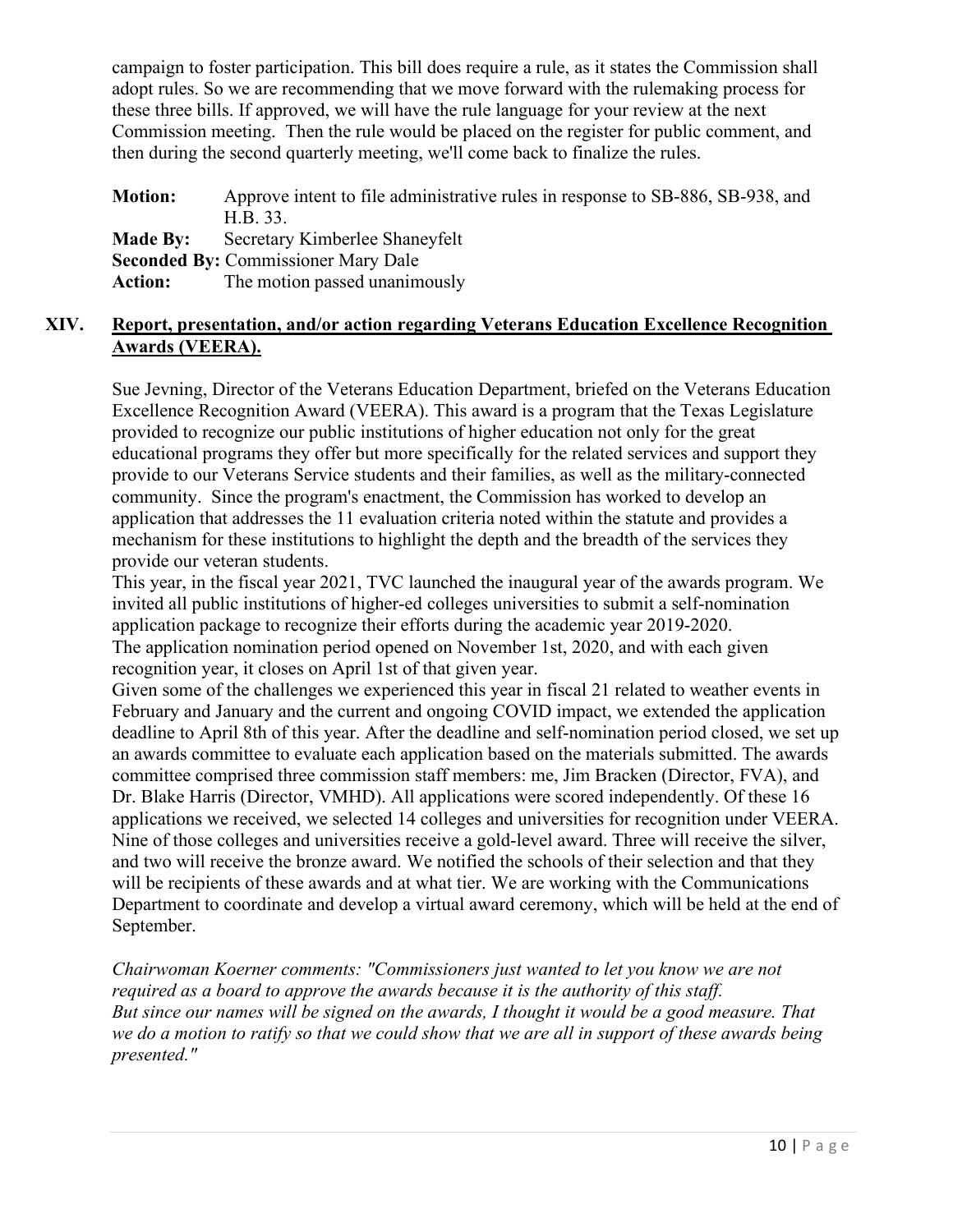| <b>Motion:</b>                                     | Ratify the Veterans Education Excellence Recognition Awards (VEERA) |  |
|----------------------------------------------------|---------------------------------------------------------------------|--|
|                                                    | <b>Made By:</b> Commissioner Mike Hernandez                         |  |
| <b>Seconded By: Secretary Kimberlee Shaneyfelt</b> |                                                                     |  |
| <b>Action:</b>                                     | The motion passed unanimously                                       |  |

## **XV. Report, presentation, and/or action regarding a New Grant Service Category – Veteran Small Business Support.**

Anna Baker, Program Manager for the Veteran Entrepreneur Program, briefed the Commissioners. Today I'm presenting to you for a vote the addition of a new category under the General Assistance Grant program, the Veterans Small Business Support Grant. The proposed veteran small Business Support Grant will help veteran small business owners start and grow their businesses and help veterans sole proprietors maintain self-employment. Veteran-owned businesses have grown to represent almost 17% of all Texas firms, with over 5% women-owned. A 2020 report published by the Penfed Foundation ranked Austin, Dallas, and Houston as among the top 20 in the country for veteran entrepreneurship, and McAllen jumped 48 points from the previous year to rank 26th on the list. The impact of Texas veteran-owned businesses on the Texas economy in 2019 totaled \$9.7 million and exceeded \$8 million in 2020, even with COVID. More and more veterans are seeking small business ownership. However, access to capital funding, especially during COVID, is the biggest obstacle for post 911 veteran entrepreneurs and veterans or denied capital, more so than non-veterans. The proposed grant category also augments the one-on-one services provided by the veteran entrepreneur program business consultants—a team of four, including myself. Since 2016, the program has exceeded key performance metrics, driven mainly by our efforts in support of Senate Bill 1049, which waived business registration fees and provided a five-year franchise tax exemption for 100% veteran-owned businesses. Our primary role in fulfilling the requirements of the bill is to verify the honorable service of the veteran, providing the veteran a letter of verification that they send to the Secretary of State. From January 1st, 2016, through December 31st, 2019, 15,360 veterans requested the letter of verification, and 10,662 registered their businesses with the Secretary of State.

This legislative session, Senate Bill 938, was signed by Governor Abbott. This bill reinstates the benefits provided in Senate Bill 1049 and will go into effect on January 1, 2022. While we have made some strides in automating the process of obtaining the veterans' proof of honorable service and generating the letters, this is an activity that taxes the capacity of the team. The Veteran Small Business Support Grant fulfills the veterans' small business training needs expressed by veterans in the 2020 TVC needs assessment. It is in line with our government code section 434.022, item 11, to provide training workshops which our program does not have the budget nor bandwidth to provide. In addition, the grant provides two other key components. The first is up to \$2000 to the veteran for tools, equipment, software, or other related business products, and the 2nd is a referral to small business financial lenders. Our request for your vote to approve the addition of the veteran small business grant category to the General Assistance Grant program comes after a year-long collaboration between the Veteran Entrepreneur team and the Funds for Veterans' Assistance team. The one-page proposal, including considerations touched on this morning, is in your folder.

| <b>Motion:</b> | Approve the New Grant Service Category – Veteran Small Business Support |
|----------------|-------------------------------------------------------------------------|
|                | <b>Made By:</b> Vice-Chair Kevin Barber                                 |
|                | <b>Seconded By: Commissioner Mary Dale</b>                              |
| Action:        | The motion passed unanimously                                           |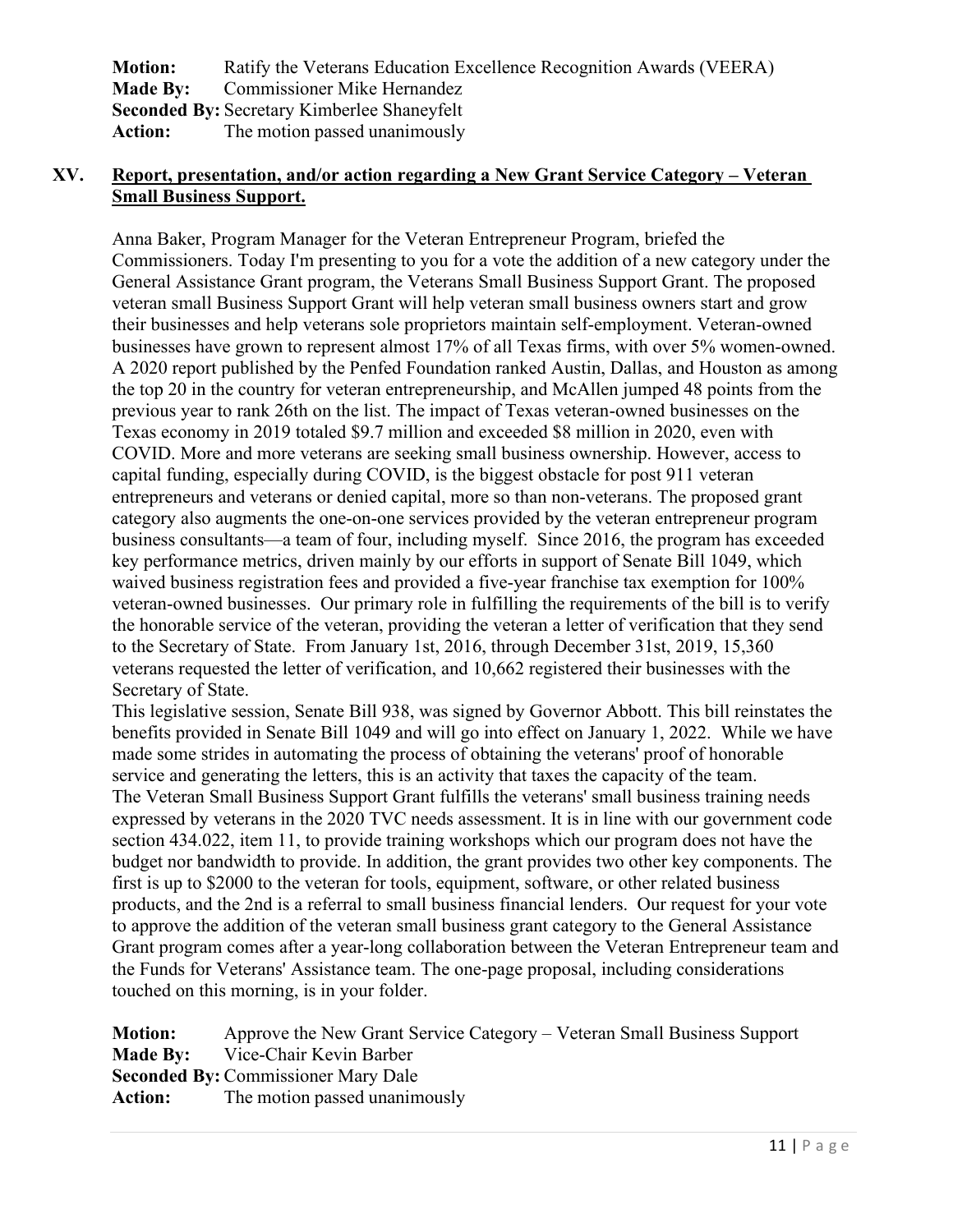## **XVI. Report, presentation, and/or action regarding grant renewals criteria for the 2022-2023 grant period.**

Jim Bracken, Director of the Fund for Veterans' Assistance Department, presents the Commissioners with a detailed update of the Request for Applications 2022-2023 FVA grants for the General Assistance, Housing for Texas Heroes, Veterans Mental Health, Veterans Treatment Court, along with corrections and recommended changes for the Commissioners approval.

*Chairwoman Koerner: From our previous grantees that have received the money in this category, would this change what they would be reimbursed for, or would this just make it easier for you to review their expenditures?*

Response: It would make no difference to our current pro-bono legal service grantees.

*Chairwoman Koerner: Commissioner Barber, does the word products in the RFA address your concerns? We are reimbursing the delivery of products versus financial dollars. Commissioner Barber: Yes, it does.*

Jim Bracken: Commission Barber, your concern about cash or cash equivalents are addressed in item d of the RFA. Where it says no cash or cash equivalents are allowable.

## *Commissioner Dale requested a better look at the non-profit definition. As part of the application process, are we asking for their eligibility? IRS application with their Tax ID?*

Yes, ma'am. We confirm all of those things before we grant them a license. When they registered for a license for Gov Grants, we verified that they are, in fact, a real organization. An actual entity based in Texas and that they are in good standing with the Secretary of State. As a non-profit, we look at all those things before we even give them a license so they can apply.

## *Commissioner Dale: If we are confirming they have the exemption approval, then I think we are fine.*

*Response: Ma'am, we don't confirm the exemption with the IRS. With the eligible action, are you a 501.C3 or not are you legitimate, lawfully stood-up, and registered. If you marked "yes" to all of that then you are eligible to apply. When we review the application we review the copy of their IRS confirmation of acknowledging you are a non-profit organization, you must provide a copy 990 from your last tax year to prove you file taxes as a non-profit. So there are other items required from the organization that also help us screen and ensure only those non-profits that are legitimate, fuctional, operational with the IRS and currently reporting to the IRS that they are the ones the commission sees when the Advisory Committee presents them for recommendation.*

*Commissioner Dale: Ok, great.*

*Commissioner Hernandez wanted clarification on the definition of a rural county. I was reading the threshold of the population, and it mentioned the population number. On the definition, should it be more or less?*

Sir, that is a good point. The U.S. Census Bureau's definition is all population, housing, and territory not included within an urban area which is classified as an area of 50,000 or more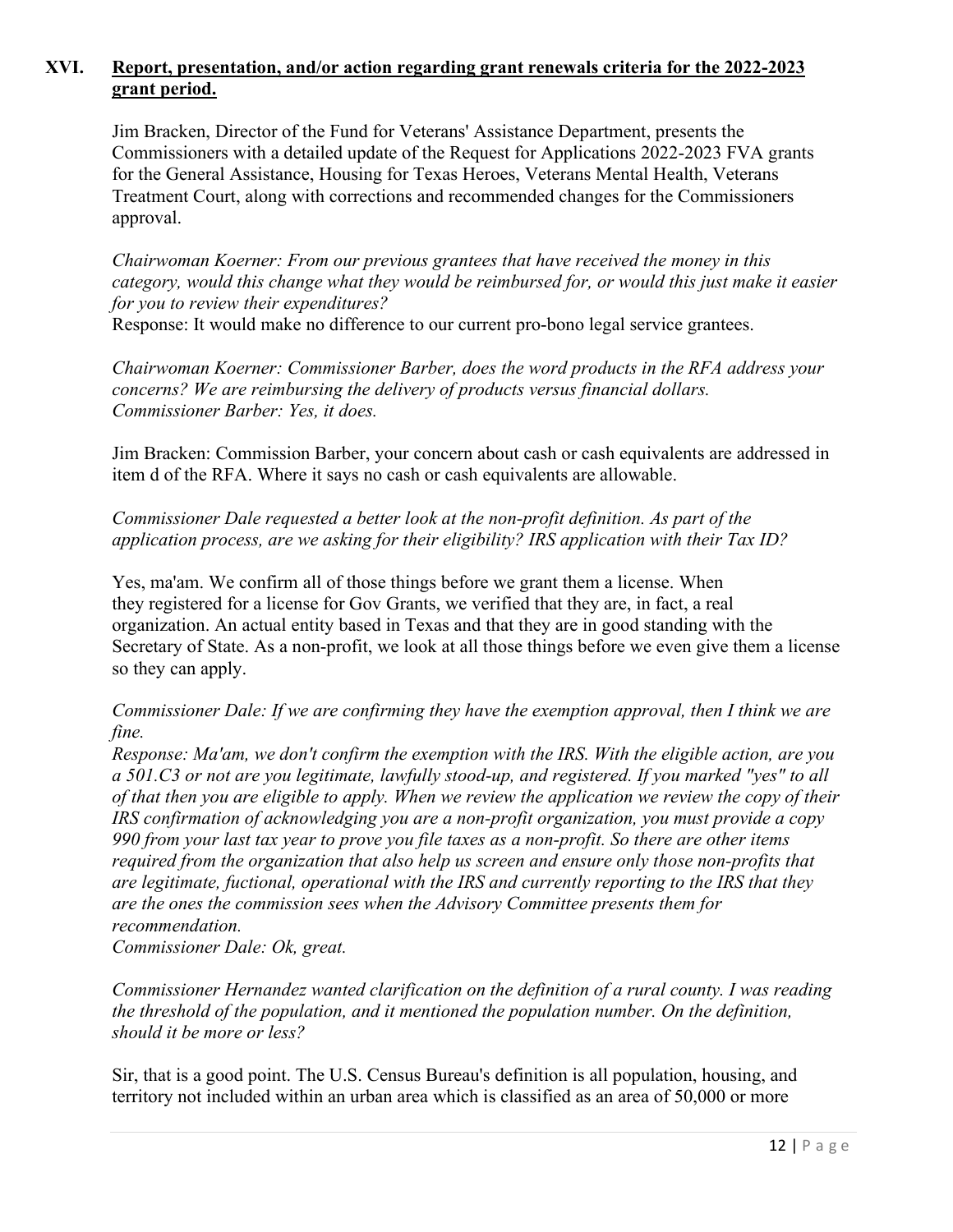people. Generally, it is a geographic area that is located outside cities and towns. Now there is another definition called Highly Rural Area, which is a threshold below 50,000. So that might be what you're referring to is those counties that have fewer than 50,000. We consider those as highly rural areas.

**Motion:** Approve the Fund for Veterans' Assistance 2022-2023 requests for the application. **Made By:** Commissioner Mary Dale **Seconded By:** Vice-Chair Kevin Barber **Action:** The motion passed unanimously

# **XVII. Report, presentation, and/or action regarding Acceptance of Gifts.**

**Chip Osborne, Division Director of Resource Management,** provided an Agency Summary regarding AppropriationYear 2021, 3rd Quarter Donations. There were no donations received for the third quarter, FY21.

## **XVIII. Executive Director report.**

**Thomas Palladino, Executive Director,** provided a report on the agency's priorities and activities over the last quarter, meetings, and events he has attended to include relationships with other State and Federal veteran agencies. All TVC staff have been providing virtual services to veterans and their families remotely since March 2020 in accordance with the governor's directive to state agencies dated March 19, 2020, to protect employees and the public from COVID-19. In April 2021, the agency started to return to our offices in accordance with Phase 1 of our reconstitution plan (up to 25% of personnel working from their offices). We have accessed each office location based on criteria outlined by the State Department of Health Services to reopen. The Commissioners will conduct FVA grant check presentations to all new FVA grantee organizations in August and September 2021. Elisabeth Webster from the FVA has planned and coordinated the presentations. Shawn Deabay, Charlie Catoe, and I will attend the National Association of State Directors of Veterans Affairs (NASDVA) conference in Reno, NV, September 12-15, 2019.

- **XIX. Executive Session.** None.
- **XX. Discussion and take possible action on the items considered in Executive Session.** There were no items to act on.

#### **XXI. Discussion about setting the date, time, and location of the next Commission Meeting.**

The Commission agreed that the 1st Quarterly Commission Meeting of FY22 will be held on Thursday, November 18, 2021, at 9:00 a.m. HQ Austin TX, SFA Bldg. room 170.

## **XXII. Adjournment.**

Chairwoman Koerner asked each Commissioner for any closing remarks.